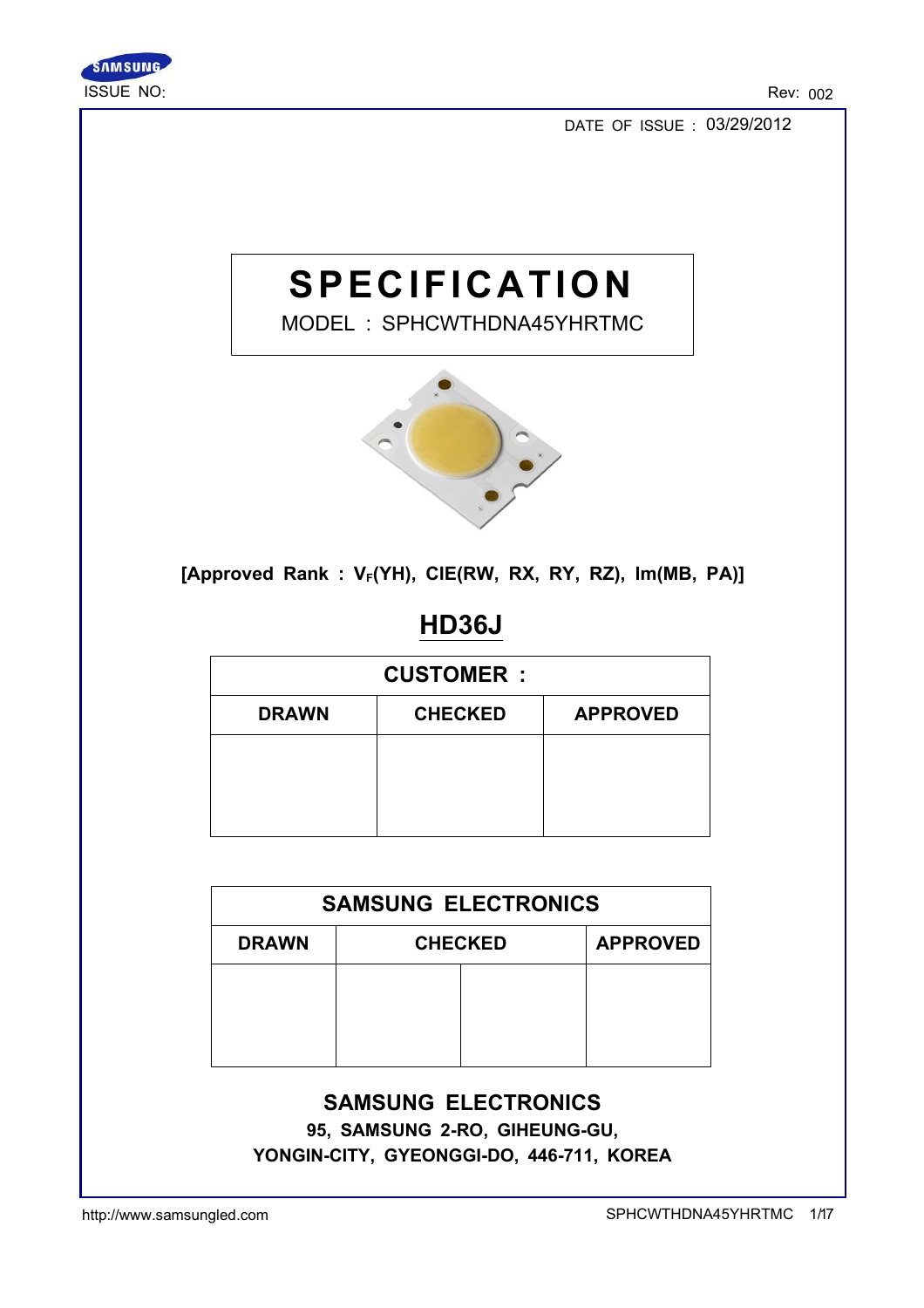

# **Contents**

| 1. Product Outline                                                      | -----------------     | 3  |
|-------------------------------------------------------------------------|-----------------------|----|
| 2. Absolute Maximum Rating                                              | __________________    | 3  |
| 3. Characteristics                                                      | ------------------ 3  |    |
| 4. Typical Characteristics Graph                                        | ------------------- 6 |    |
| 5. Outline Drawing & Dimension <b>Fig. 1. 1998</b> 2----------------- 8 |                       |    |
| 6. Reliability Test Items and Conditions ----------------- 9            |                       |    |
| 7. Label Structure                                                      | ----------------- 10  |    |
| 8. Lot Number                                                           | ----------------- 11  |    |
| 9. Tray Dimension                                                       | ----------------- 12  |    |
| 10. Aluminum Bag Dimension                                              | ------------------ 12 |    |
| 11. Box & Pad Dimension                                                 | ------------------ 13 |    |
| 12. Packing Structure                                                   | ----------------- 14  |    |
| 13. Precaution for use                                                  | ------------------ 16 |    |
| 14. Revision History                                                    |                       | 17 |
|                                                                         |                       |    |
|                                                                         |                       |    |
|                                                                         |                       |    |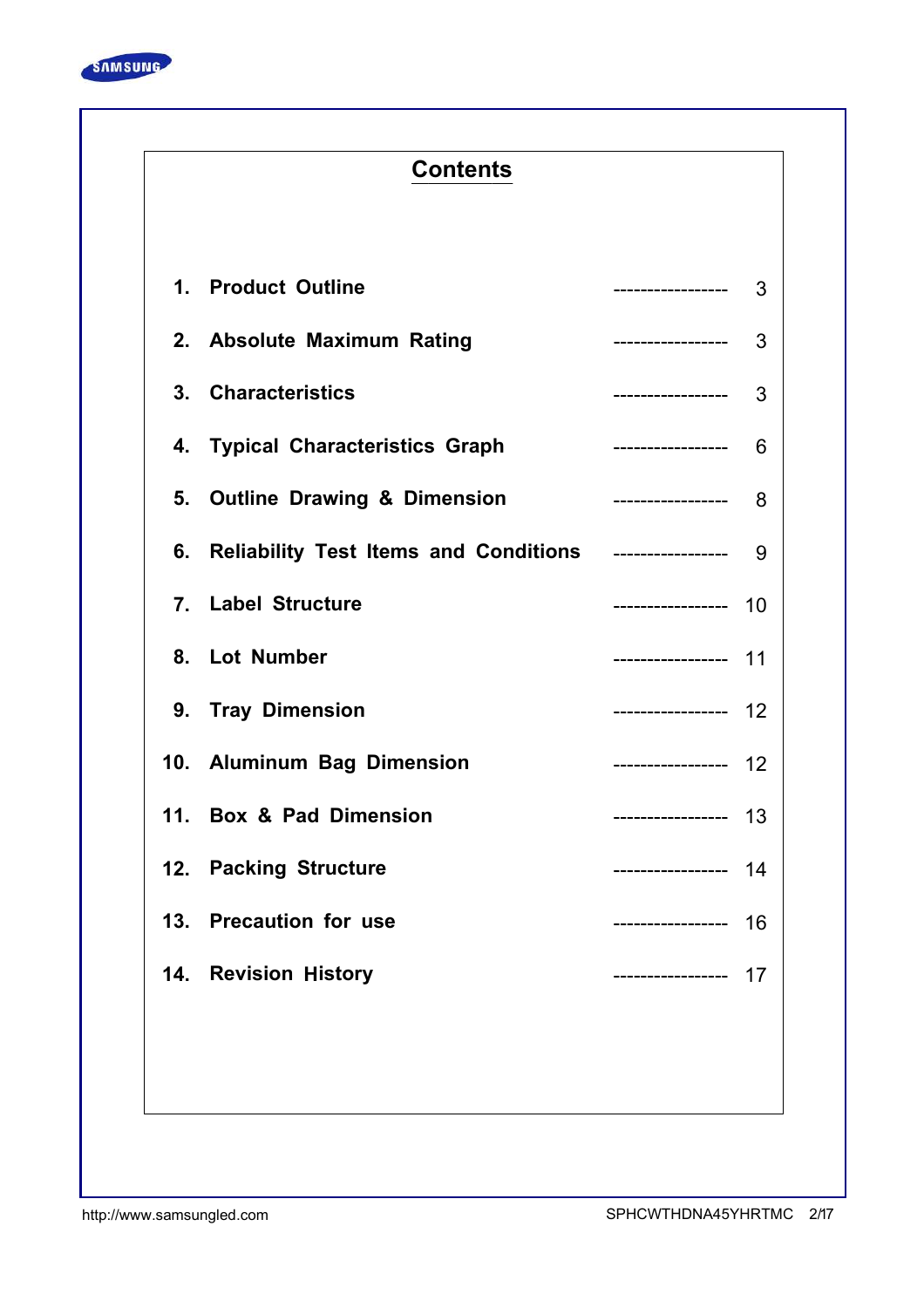

# 1. Product Outline

- 1) Features
	- · 13W HVDC LED : 25.25 x 20.25 x t 1.5 (mm)
	- · InGaN/GaN MQW LED with long-time reliability
	- · Lead (Pd) free product RoHS compliant

#### 2) Applications

- · Spot / Downlighting
- · LED Retrofit Bulbs
- · Outdoor illumination
- · Other applications

# 2. Absolute Maximum Rating

| (Pulse width t \less 10msec, Duty ratio=0.06, $T_a = 25^{\circ}C$ ) |  |
|---------------------------------------------------------------------|--|
|                                                                     |  |
|                                                                     |  |
|                                                                     |  |
|                                                                     |  |

### 3. Characteristics

1) Electro-Optical characteristics

 $(T_a : 25^{\circ}C)$ 

| <b>Item</b>                 | <b>Unit</b> | <b>Condition</b>             |     | Rank      | <b>Min</b> | <b>Typ</b>  | <b>Max</b> |
|-----------------------------|-------------|------------------------------|-----|-----------|------------|-------------|------------|
| Luminous Flux <sup>2)</sup> | lm          | $I_F = 350$ mA <sup>1)</sup> | MC. | <b>MB</b> | 1050       |             | 1150       |
|                             |             |                              |     | PA        | 1150       |             |            |
| Forward Voltage $(V_F)$     | $V^{3)}$    | $I_F = 350$ mA               |     | YH        | 34         | 36.5        | 38.5       |
| <b>CCT</b>                  | Κ           | $I_F = 350$ mA               |     |           |            | 50004)      |            |
| <b>CRI</b>                  |             | $I_F = 350$ mA               |     |           | 80         |             |            |
| View Angle <sup>5)</sup>    | $\circ$     | $I_F = 350$ mA               |     |           |            | $115^\circ$ |            |

Notes:

- 1) Samsung LED tested in pulsed condition.  $T_J=25^{\circ}C$ , pulse width is 10ms at rated test current.
- 2) Samsung LED has ±10% tolerance of flux measurements.
- 3) Samsung LED has ±5% tolerance of forward voltage measurements.
- 4) Samsung LED has ±5% tolerance of CCT measurements.
- 5) Samsung LED tested in DC=350mA after luminous flux is saturated.
- 6) Samsung LED has ±0.1 mm tolerance on device dimensions.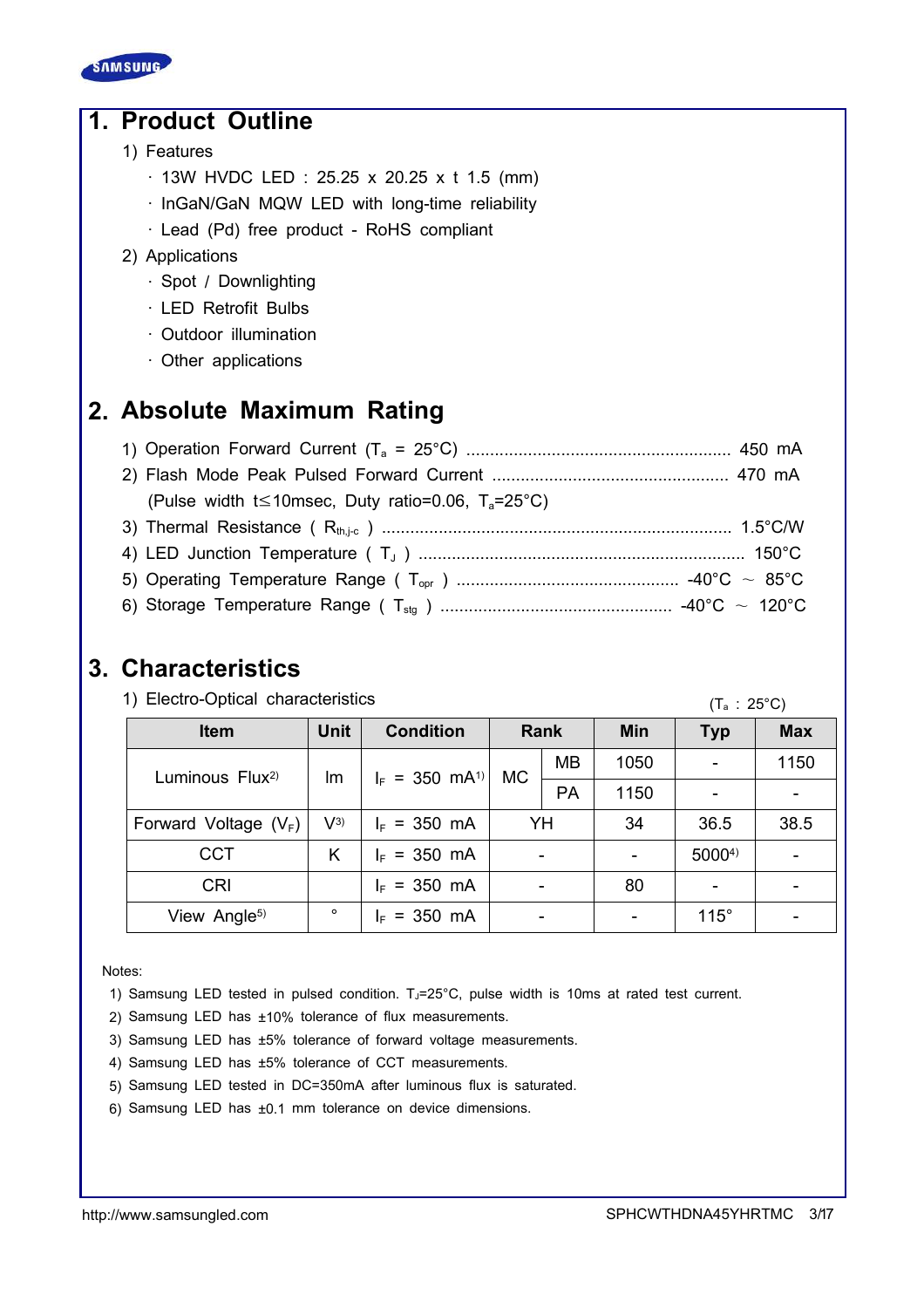

| <b>If</b> | Vf(V)      | Flux (Lm)  | Lm/W       | <b>CRI</b> |
|-----------|------------|------------|------------|------------|
| (mA)      | <b>Typ</b> | <b>Typ</b> | <b>Typ</b> | <b>Min</b> |
| 60        | 32.45      | 212        | 108.98     | 80         |
| 100       | 33.14      | 353        | 106.43     | 80         |
| 150       | 33.90      | 522        | 102.72     | 80         |
| 200       | 34.58      | 686        | 99.22      | 80         |
| 250       | 35.24      | 845        | 95.87      | 80         |
| 300       | 35.89      | 1000       | 92.87      | 80         |
| 350       | 36.50      | 1150       | 90.02      | 80         |
| 400       | 37.16      | 1296       | 87.22      | 80         |
| 450       | 37.74      | 1438       | 84.67      | 80         |

Note :

1) These values on the table are for reference only.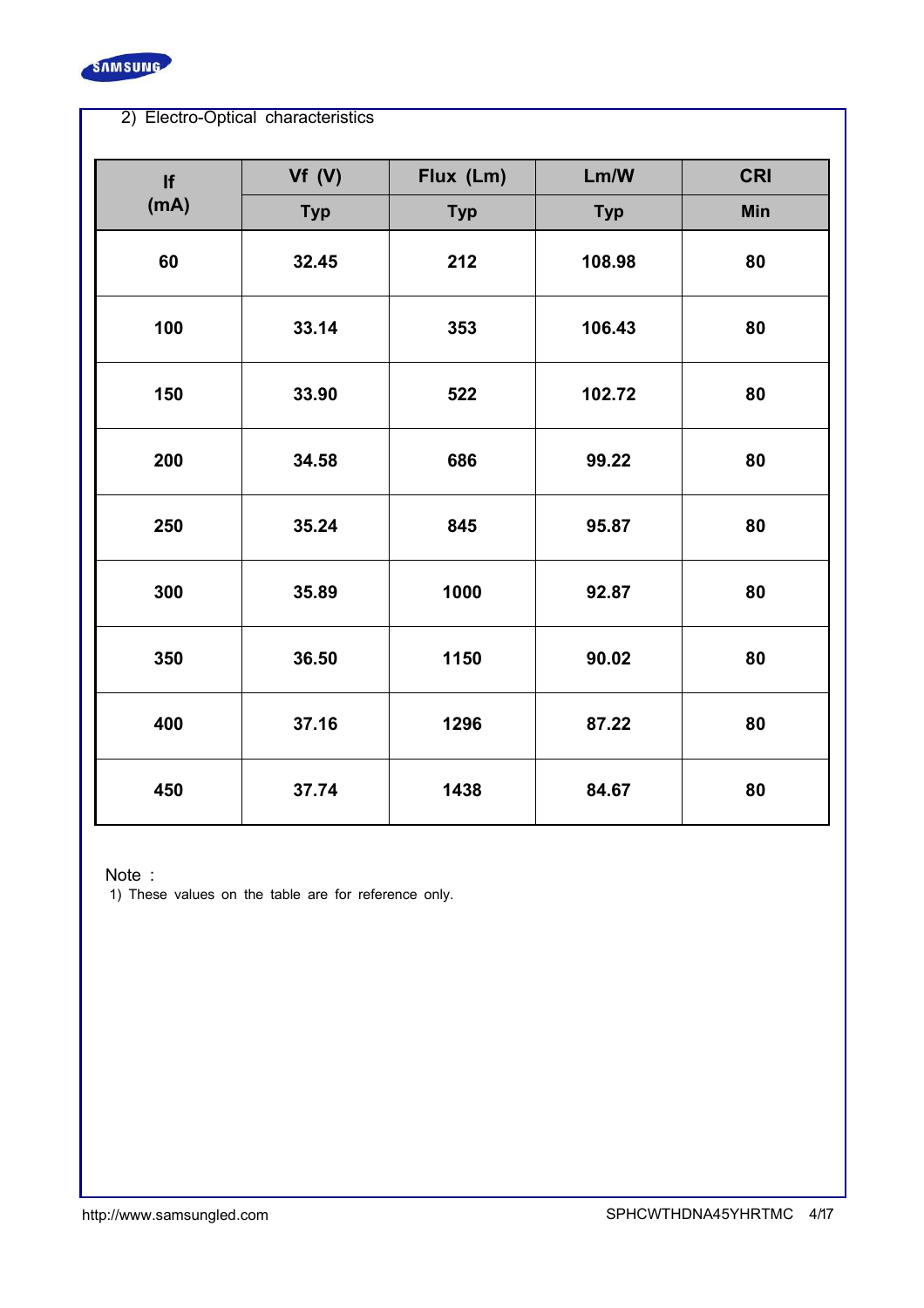

#### 3) Chromaticity Diagram

 $(T_a : 25^{\circ}C)$ 

| Table  |           | CIE X  | CIE Y  |
|--------|-----------|--------|--------|
|        |           | 0.3376 | 0.3616 |
|        | <b>RW</b> | 0.3463 | 0.3687 |
|        |           | 0.3451 | 0.3554 |
|        |           | 0.3371 | 0.3490 |
|        |           | 0.3371 | 0.3490 |
|        |           | 0.3451 | 0.3554 |
|        | <b>RX</b> | 0.3440 | 0.3428 |
| 5000K  |           | 0.3366 | 0.3369 |
| [ RT ] |           | 0.3463 | 0.3687 |
|        | <b>RY</b> | 0.3551 | 0.3760 |
|        |           | 0.3533 | 0.3620 |
|        |           | 0.3451 | 0.3554 |
|        |           | 0.3451 | 0.3554 |
|        | <b>RZ</b> | 0.3533 | 0.3620 |
|        |           | 0.3515 | 0.3487 |
|        |           | 0.3440 | 0.3428 |

#### CIE1931 chromaticity diagram(E-Star)

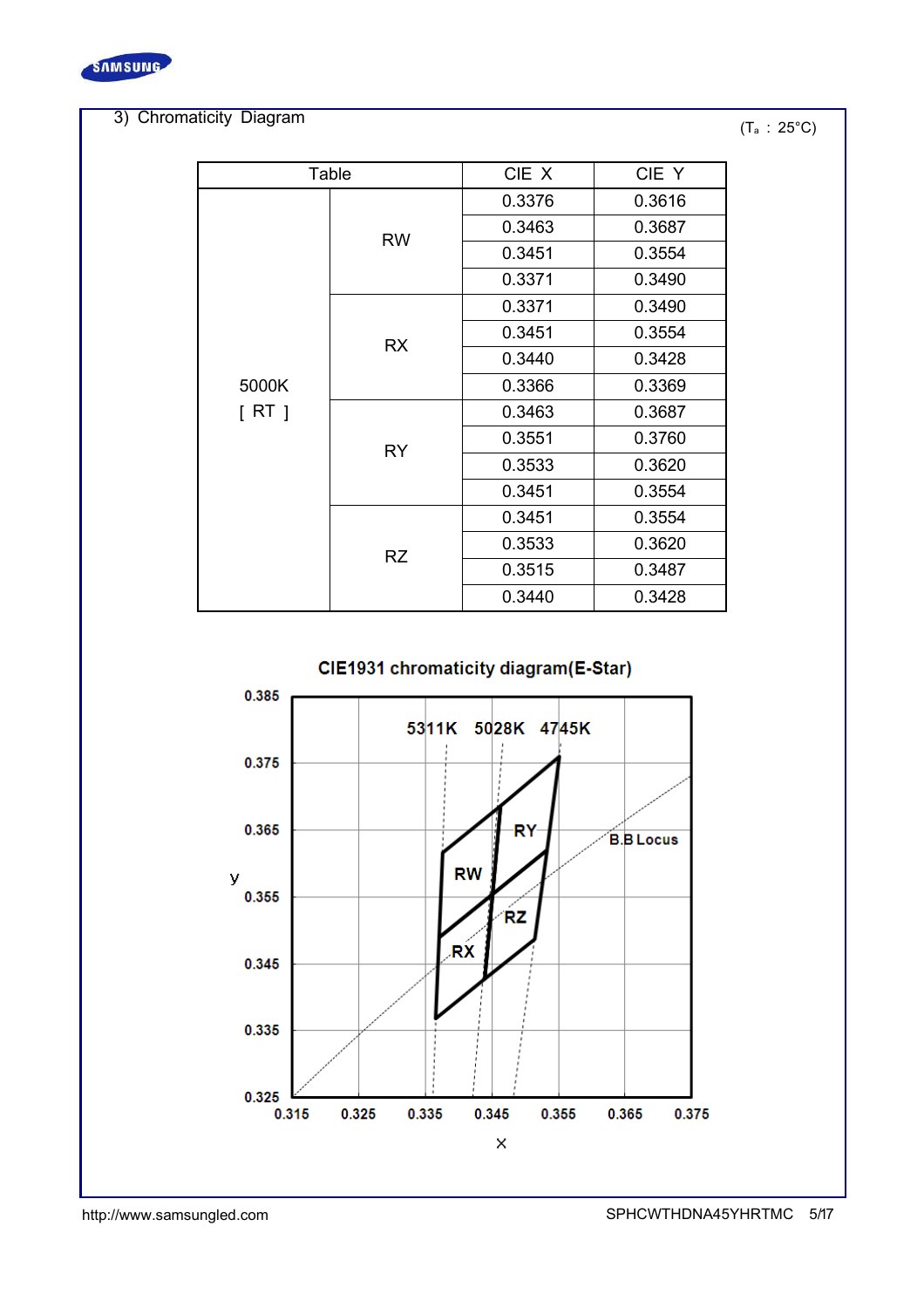

 $0.02$ 

 $0.015$ 

 $0.01$ 

 $\overline{0}$  $x_0$ <br> $x_1$  0<br> $x_2$  0.005

 $-0.01$ 

 $-0.015$ 

 $-0.02$ 

 $0.0$ 

 $\overline{0.1}$ 

 $\overline{0.2}$ 

 $0.3$ 

**Forward Current [A]** 

 $0.4$ 

 $rac{0.01}{4}$ 

# 4. Typical Characteristics Graph

#### \* These graphs show typical values.  $(T_a : 25^{\circ}C)$





#### Forward current vs. Chromaticity Coordination Temperature vs. Chromaticity Coordination

 $T_c = 25 °C$ 

Δx

 $-\Delta y$ 

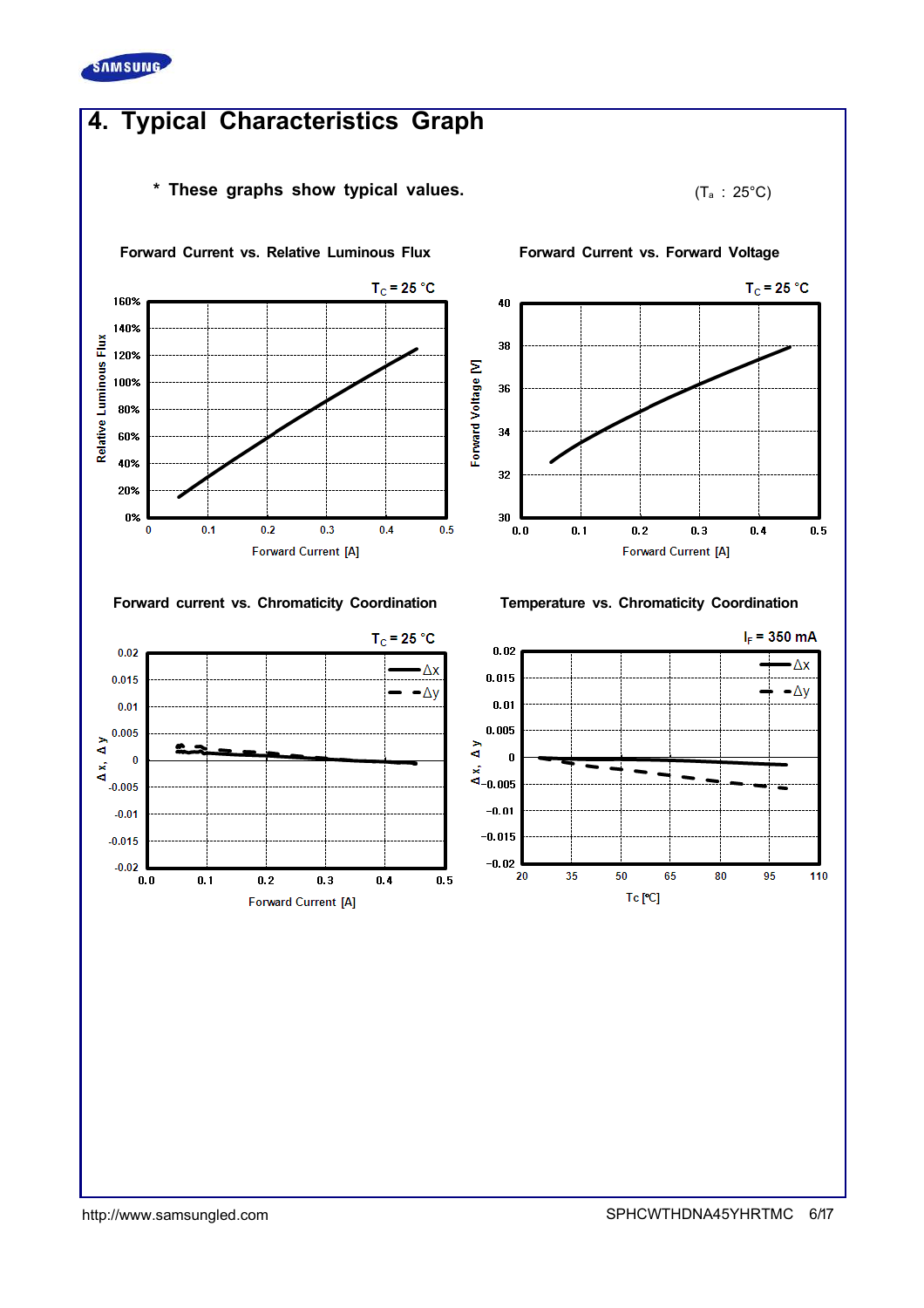

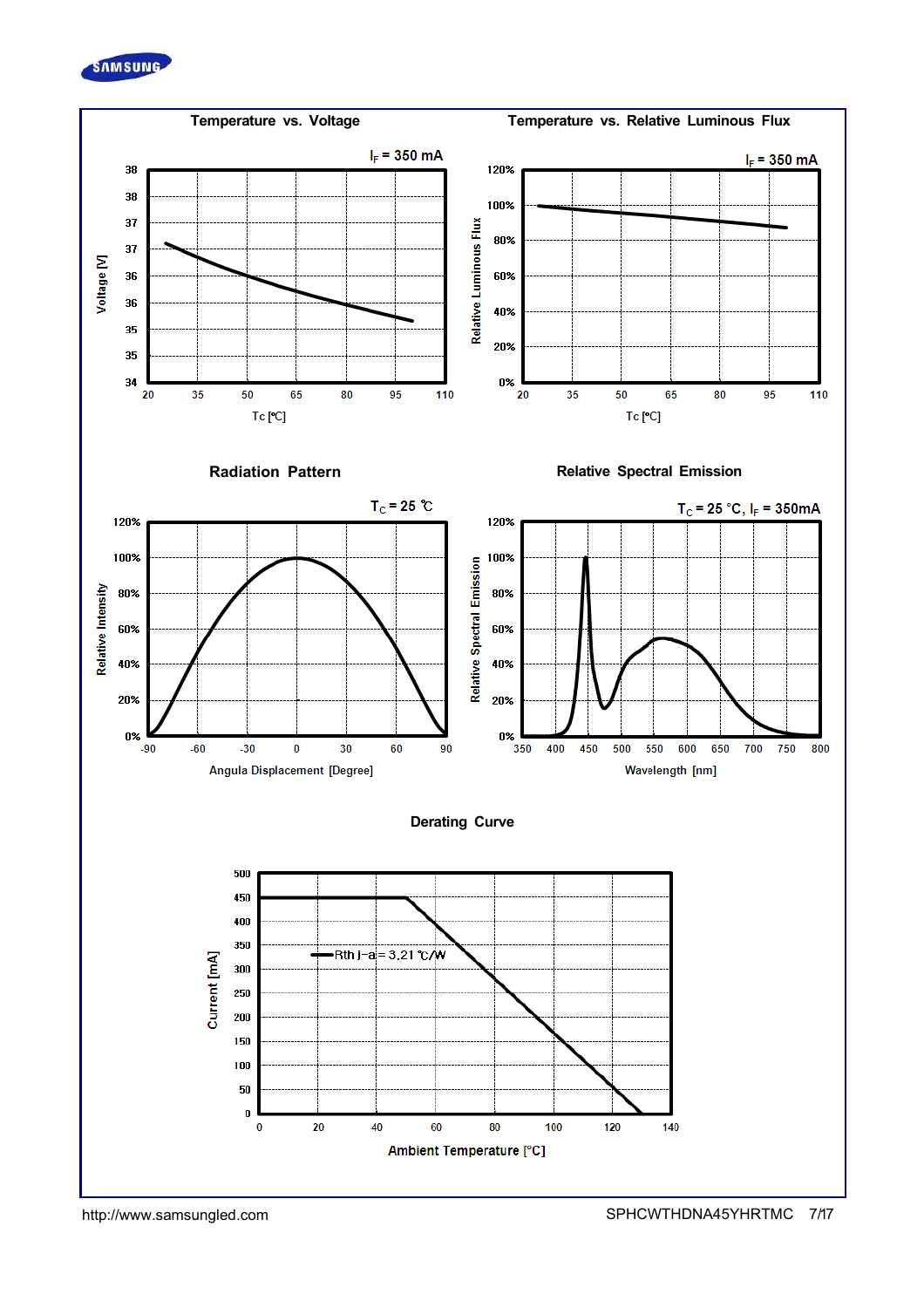

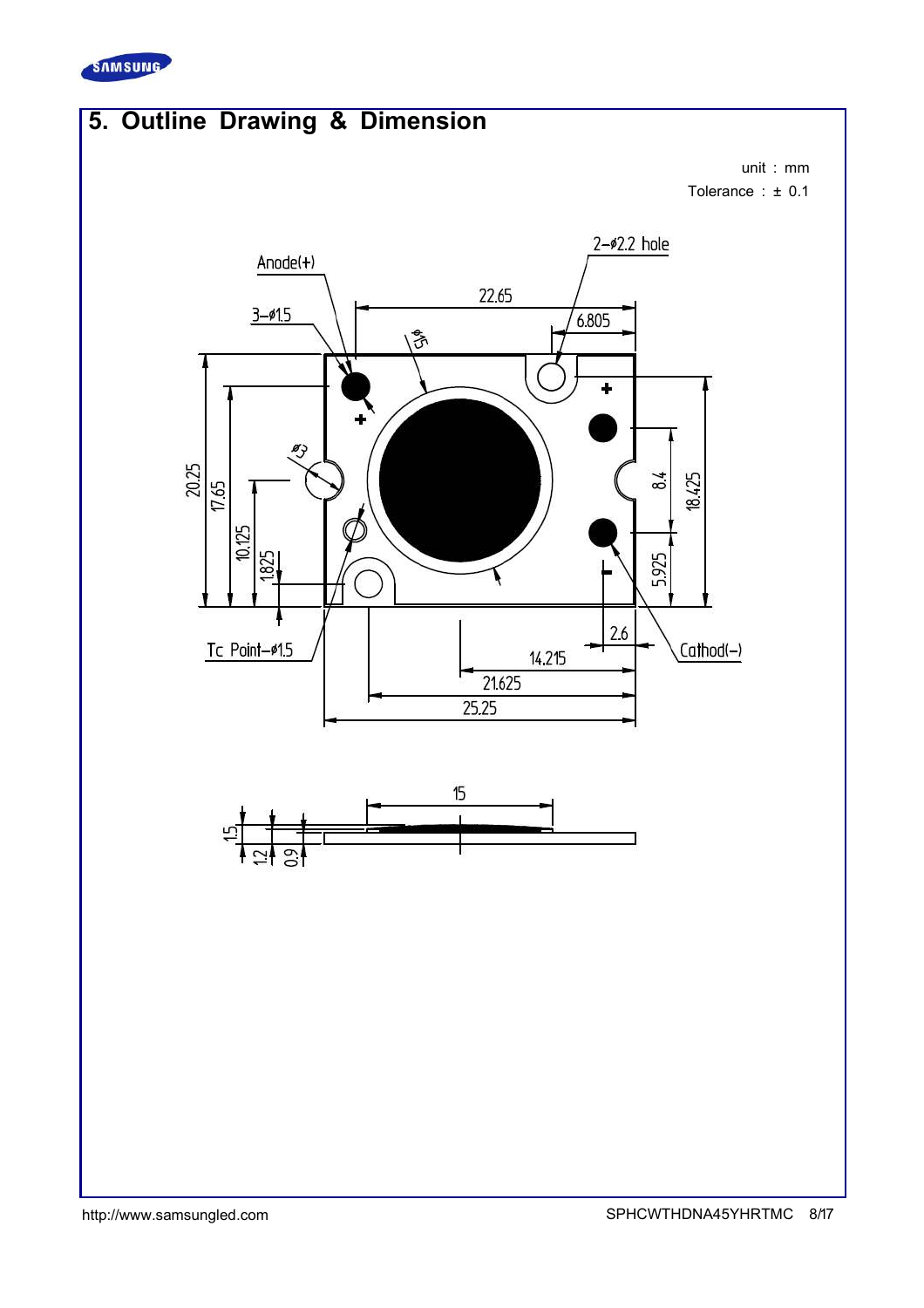

# 6. Reliability Test Items and Conditions

#### 1) Test Items

| <b>Test Items</b>                      | <b>Test Conditions</b>                                                                                                                                                                     | <b>Test</b><br><b>Hours/Cycles</b> |
|----------------------------------------|--------------------------------------------------------------------------------------------------------------------------------------------------------------------------------------------|------------------------------------|
| MSL test                               | 125°C 24h drying<br>$\rightarrow$ MSL 2a(Sunnix5) 60°C, 60%RH 120h(drying after 2h)<br>$\rightarrow$ 260°C 10sec 3time(each Cycle<br>Room Temperature cooling, MSL after 15min during 4 h) | 1 time                             |
| Room Temperature<br>life test          | 25°C, $I_F$ = Max                                                                                                                                                                          | 1,000 h                            |
| High Temperature humidity<br>life test | 85°C, 85% RH, DC Derating $I_F$ = Max                                                                                                                                                      | 1,000 h                            |
| High Temperature life test             | 85°C, DC Derating $I_F$ = Max                                                                                                                                                              | 1,000 h                            |
| Low Temperature life test              | $-40^{\circ}$ C, DC 450 mA                                                                                                                                                                 | 1,000 h                            |
| High Temperature Storage               | $120^{\circ}$ C                                                                                                                                                                            | 1,000 h                            |
| Low Temperature Storage                | $-40^{\circ}$ C                                                                                                                                                                            | 1,000 h                            |
| <b>Thermal Shock</b>                   | -45°C/15min $\rightarrow$ 125°C/15min<br>Temperature changes in 5min.                                                                                                                      | 200 cycles                         |
| Temperature Cycle<br>On/Off test       | -40 / 85°C, each 20min, 100min transfer<br>Power On/off each 5min, DC 350 mA                                                                                                               | 100 cycles                         |
| Temperature humidity<br>Cycle Storage  | $-10^{\circ}$ C $\leftrightarrow$ 25°C, 95%RH $\leftrightarrow$ 85°C, 95%RH[24h/1Cycle]                                                                                                    | 100 cycles                         |
| ESD(HBM)                               | R1: 10 MQ, R2: 1.5 kQ, C: 100 pF                                                                                                                                                           | 5 times<br>$(± 5$ kV)              |
| ESD(MM)                                | R1: 10 MΩ, R2: 0 kΩ, C: 200 pF                                                                                                                                                             | 5 times<br>(± 0.5 kV)              |
| Vibration                              | 20~80Hz(Displacement:0.06inch, Max 20G)<br>80~2kHz (Max 20G)<br>Min. Frequency $\leftrightarrow$ Max. Frequency 4min transfer                                                              | 4 times                            |
| Shock                                  | 1500G, 0.5ms, Every 6faces (3axis X 2faces)                                                                                                                                                | 5 times                            |
| Salt Spray                             | 35°C, salt water 5% 8h spray $\rightarrow$ 16h leaving alone                                                                                                                               | 2 cycles                           |

### 2) Criteria for Failure

| <b>Item</b>     | Symbol  | <b>Test Condition</b> | Limit               |                     |
|-----------------|---------|-----------------------|---------------------|---------------------|
|                 |         | $[T_a = 25^{\circ}C]$ | Min.                | Max.                |
| Forward Voltage | $V_{F}$ | 350 mA                | $L.S.L. \times 0.9$ | U.S.L. $\times$ 1.1 |
| Luminous flux   | Im      | 350 mA                | $L.S.L. \times 0.7$ | U.S.L. $\times$ 1.3 |

\* U.S.L. : Upper Standard Level L.S.L. : Lower Standard Level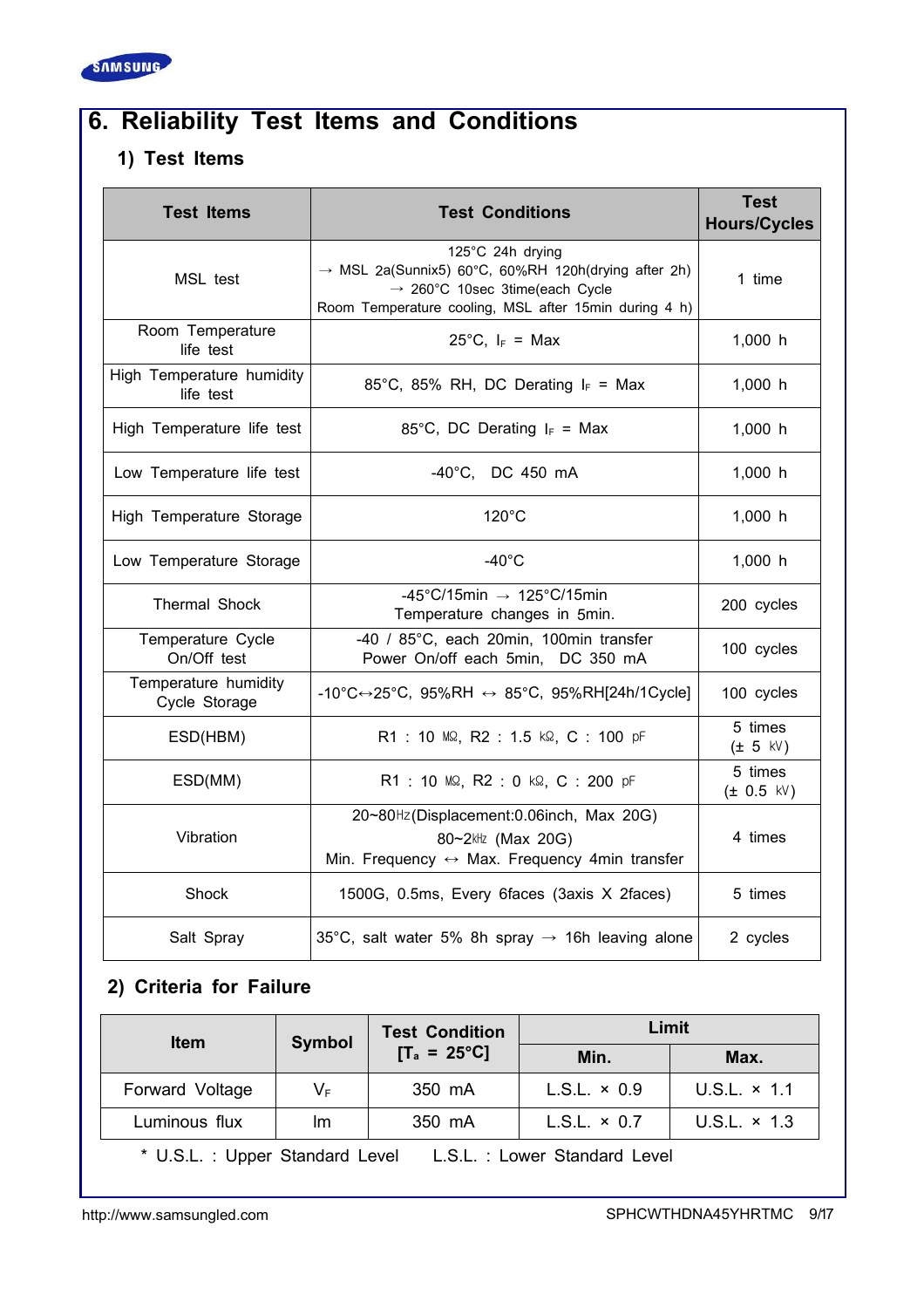



N.B) Denoted rank is the only example.

### Rank Code

- $(a)(b)$  : Forward Voltage (V<sub>F</sub>) Rank (refer to page. 3)
- ⓒⓓ : Chromaticity Coordinate Rank (refer to page. 5)
- $(\widehat{e})(\widehat{f})$  : Luminous Flux  $(\Phi_{V})$  Rank (refer to page. 3)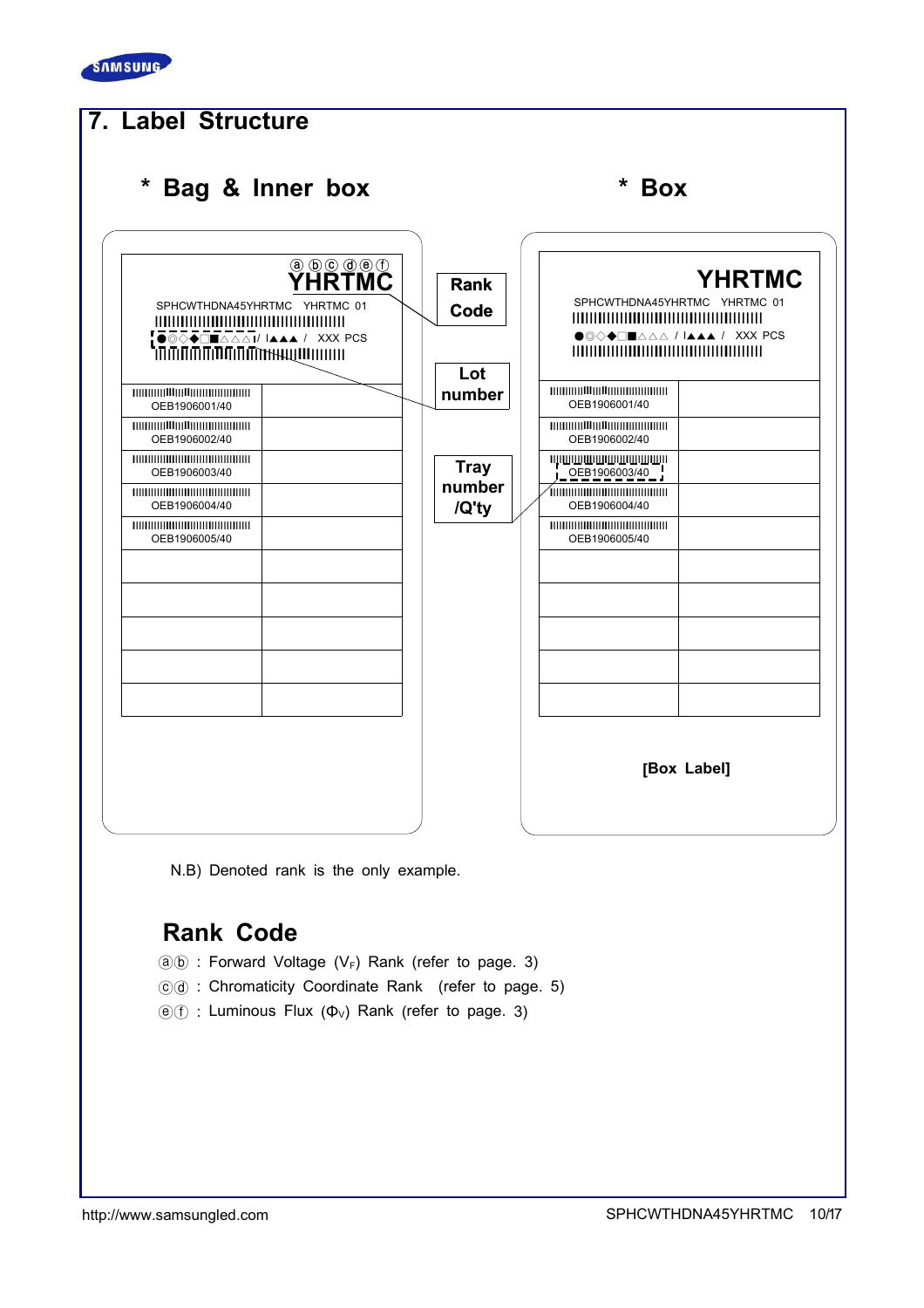

# 8. Lot Number The Lot number is composed of the following characters

#### ●◎◇◆□■△△△ / I▲▲▲ / 200PCS

- : Production Site (S:SAMSUNG LED, G:Gosin China, A:Aprosystems)
- $\circledcirc$  : L (LED)
- $\Diamond$ : Product State (A:Normality, B: Bulk, C:First Production, R:reproduction, S:Sample)
- ◆ : Year (S:2008, T:2009, U:2010, V:2011...)
- $\Box$  : Month (1 ~ 9, A~C)
- : Day (1 ~ 9, A, B ~ V)
- $\triangle$  : SAMSUNG LED Product number (1 ~ 999)
- $\triangle$  : Tray Number (1 ~ 999)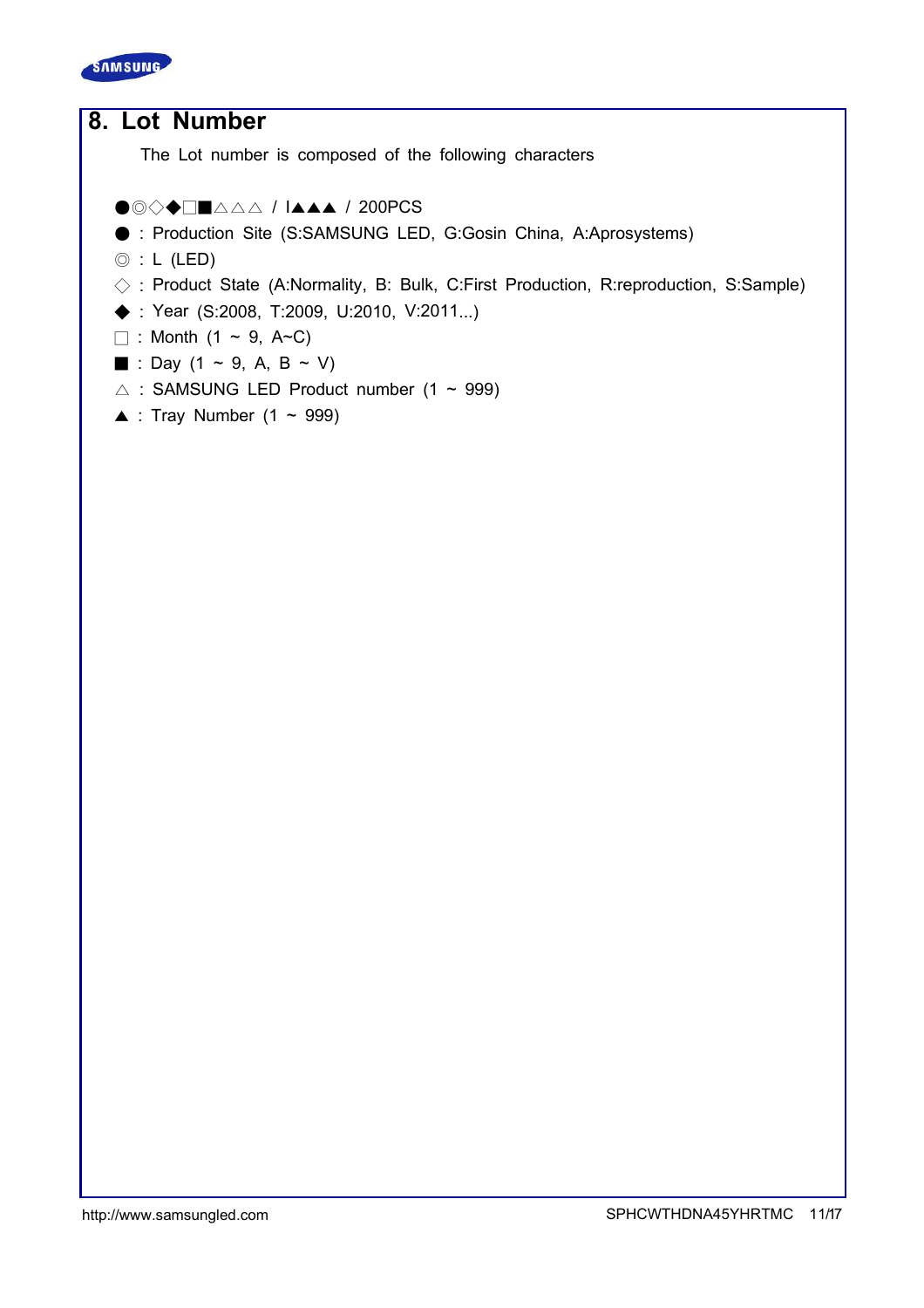

# 9. Tray Dimension



# 10. Aluminum Bag Dimension

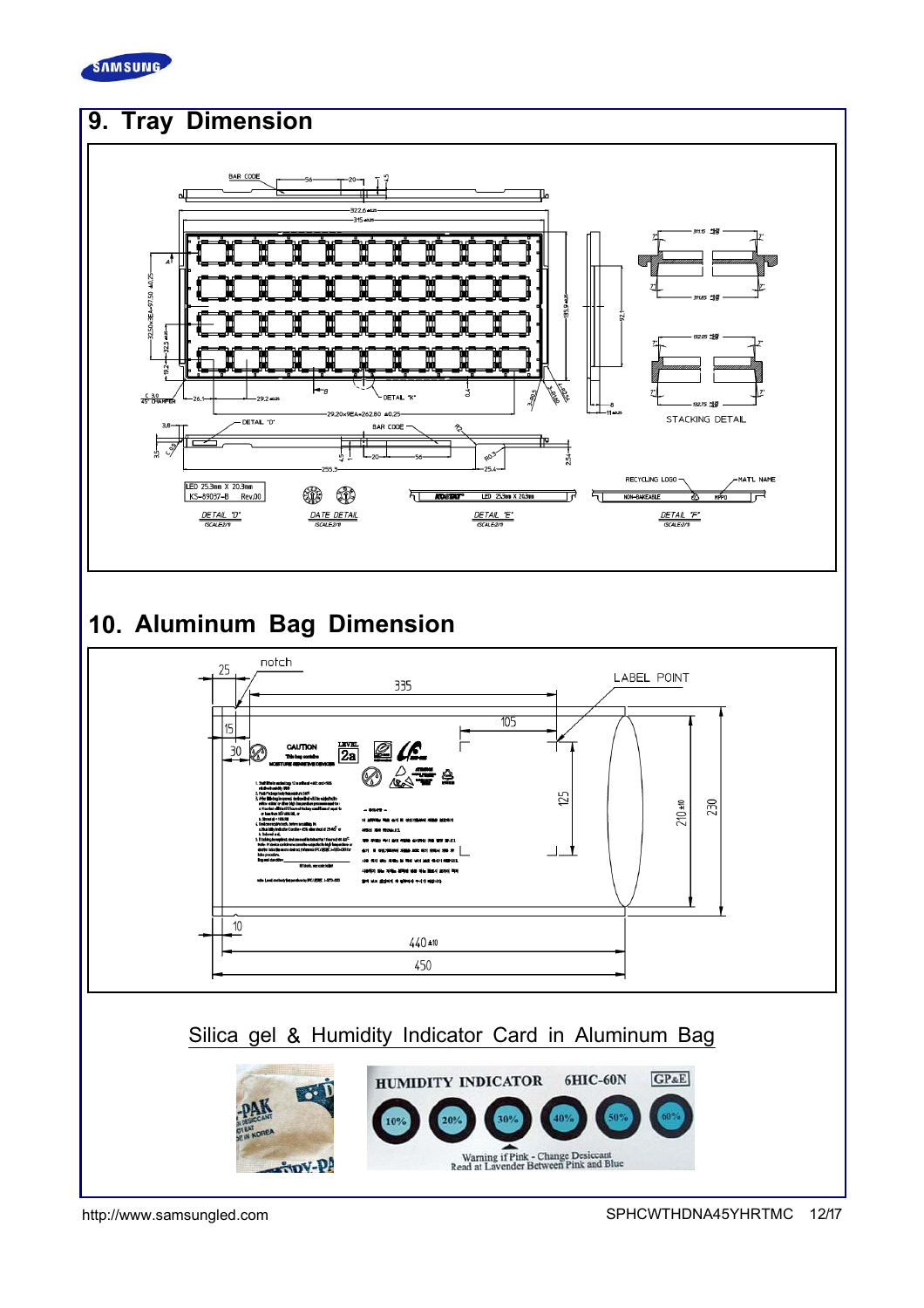

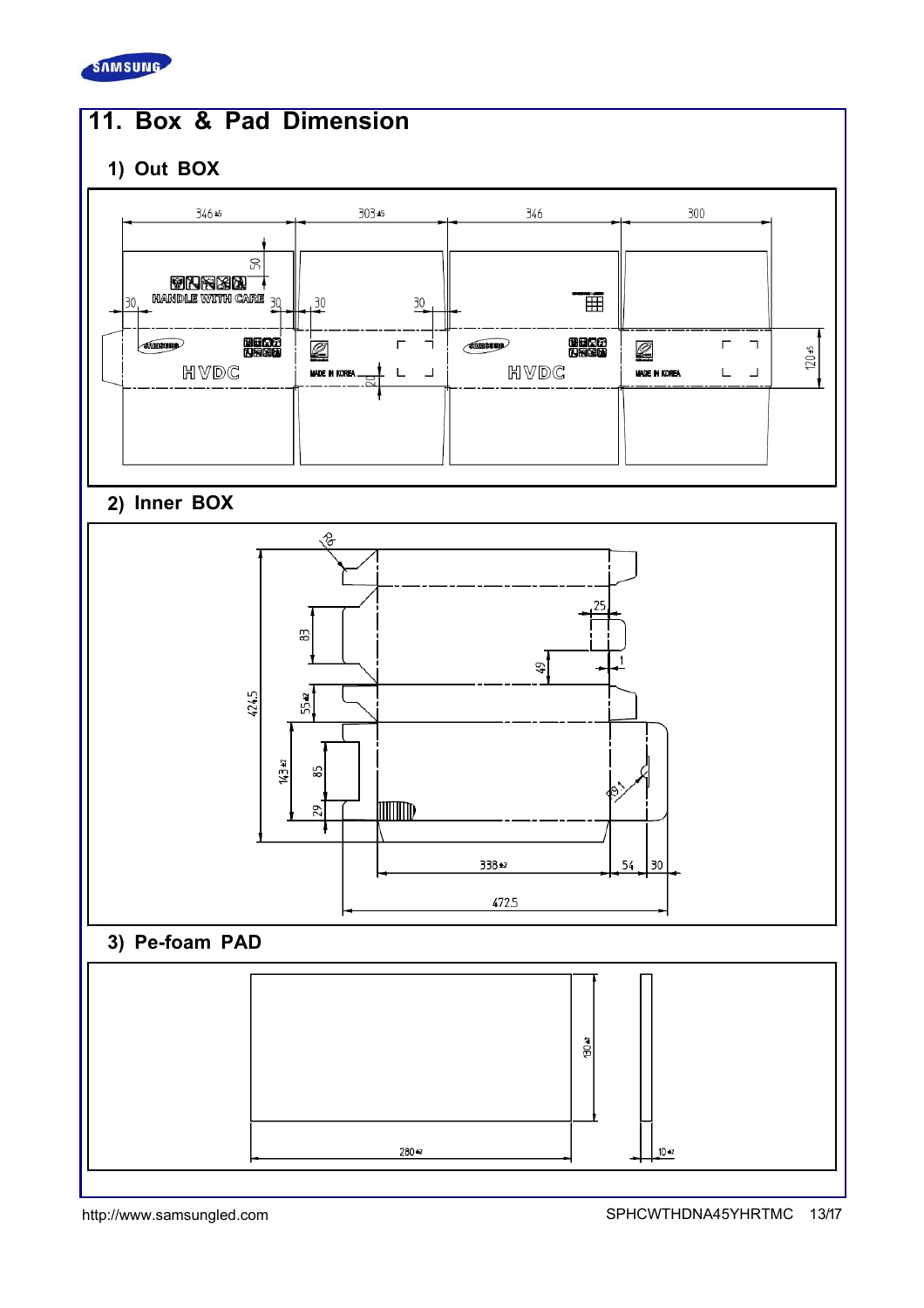

# 12. Packing Structure

### 1-1). Tray Packing (When 5 Trays)

| Max Amount(pcs)       |     |     |  |  |
|-----------------------|-----|-----|--|--|
| Tray<br>Al Bag<br>Box |     |     |  |  |
| 10.                   | 200 | 800 |  |  |

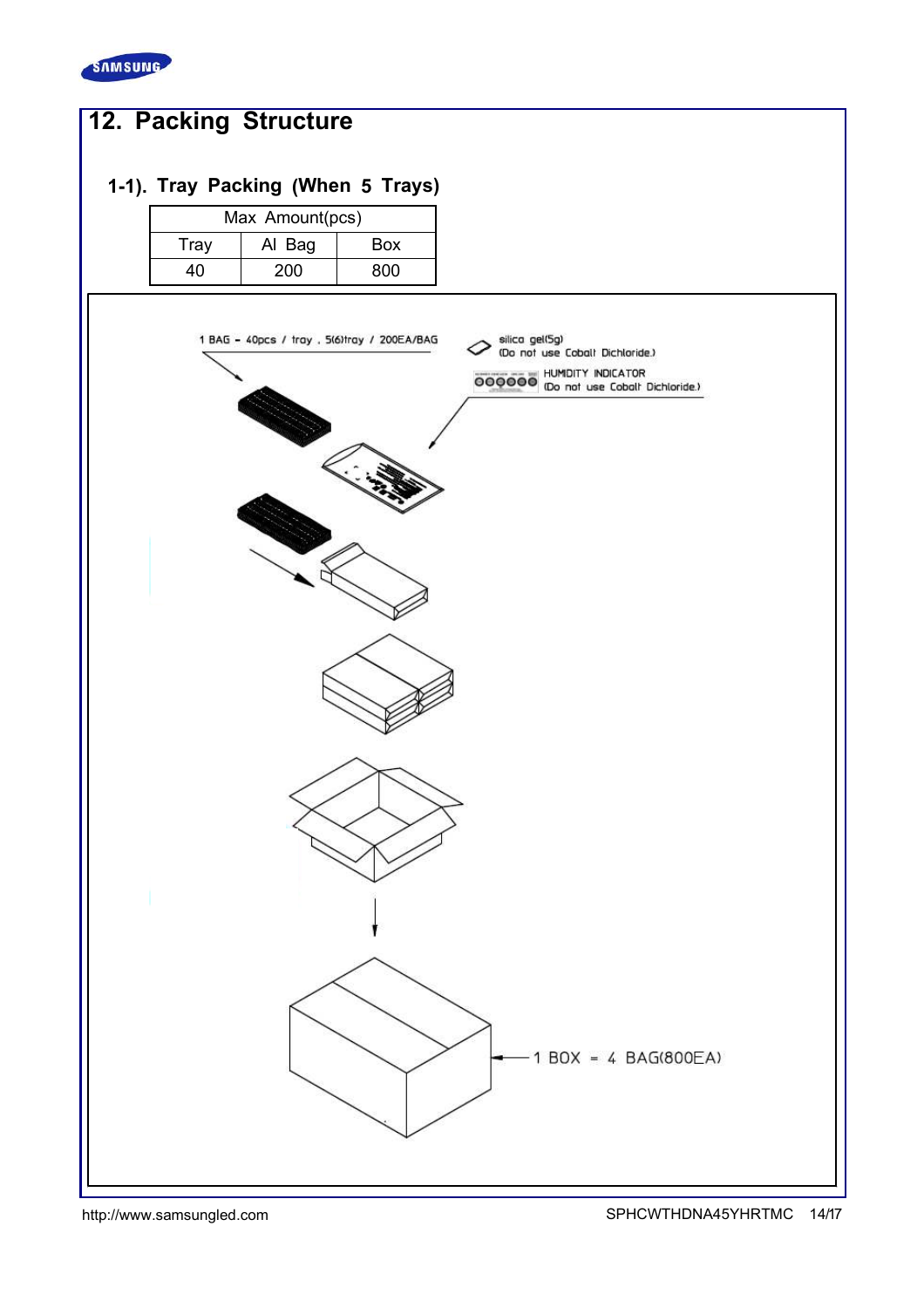

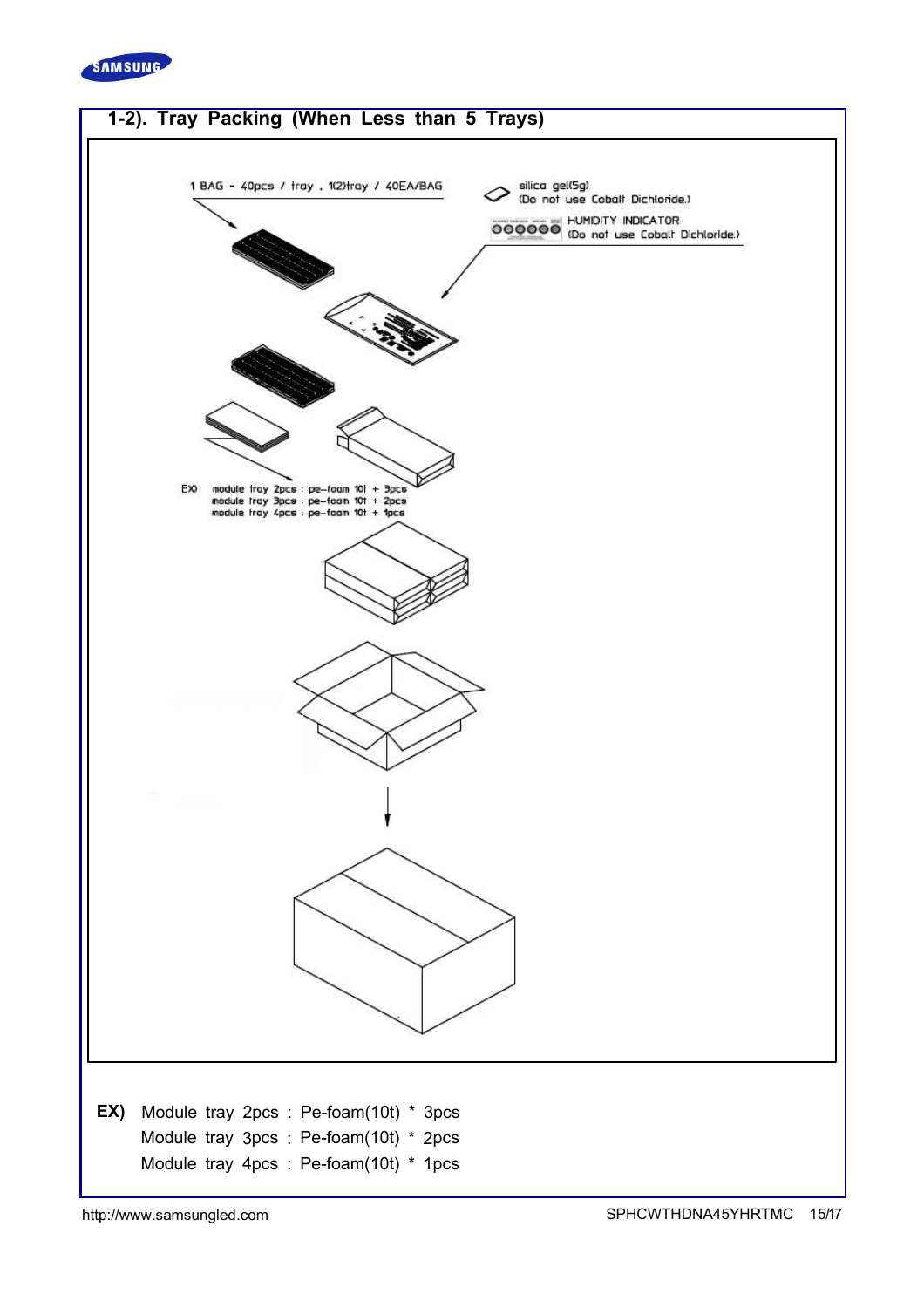

## 13. Precaution for use

- 1) Shelf life in sealed bag : 12 months at < 40°C and < 90% relative humidity(RH)
- 2) Peak package body temperature : 240°C.
- 3) After this bag is opened, devices that will be subjected to reflow solder or other high temperature processes must be :
	- a. Mounted within 672 hours at factory conditions of equal to or less than 30°C / 60% RH, or
	- b. Stored at < 10% RH
- 4) Devices require bake, before mounting, if : a. Humidity Indicator Card is  $> 65\%$  when read at 23 ± 5°C, or b. 2a is not met.
- 5) If baking is required, devices must be baked for 1 hours at 60 ± 5°C Note : If device containers cannot be subjected to high temperature or shorter bake times are desired, reference IPC / JEDEC J-STD-033 for bake procedure.

6) The LEDs are sensitive to the static electricity and surge current. It is recommended to use a wrist band or anti-electrostatic glove when handling the LEDs. If voltage exceeding the absolute maximum rating is applied to LEDs, it may cause damage or even destruction to LED devices. Damaged LEDs may show some unusual characteristics such as increase in leakage current, lowered turn-on voltage, or abnormal lighting of LEDs at low current.